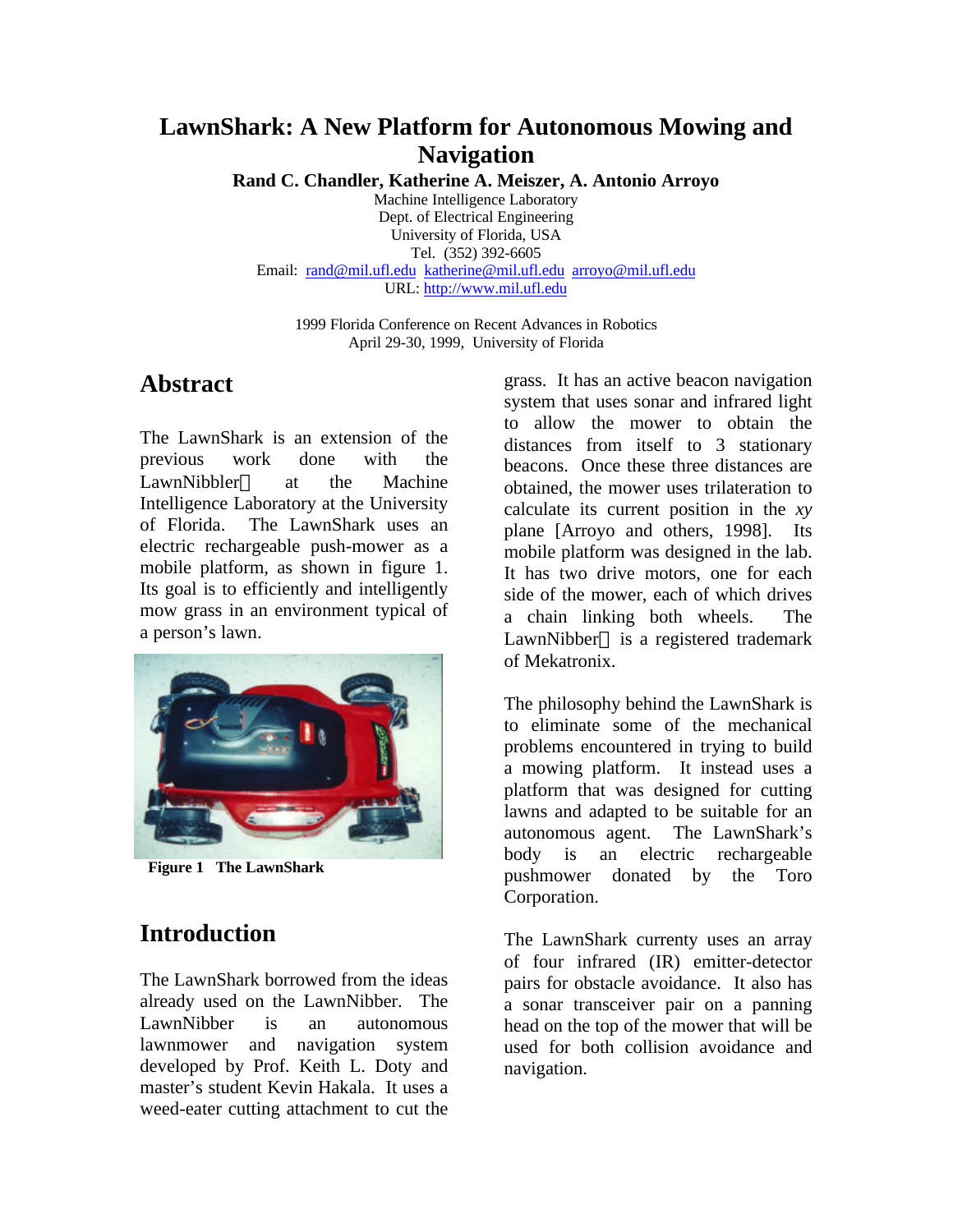## **Experimental Platform**

As stated before, the platform for the mower is a rechargeable electric pushmower donated by the Toro Corporation. This allows the mower to have a body designed by lawn-cutting experts. This body was then altered as necessary to suit an autonomous agent. The most significant alteration was to add drive motors to allow the mower to be self-propelled.

Most of the mechanical work done on the mower has been the attachment of motors, gear-boxes, and wheels to the original frame. This has been accomplished in a way that preserves the previously tested and proven internal structure and design of the Toro lawnmower. The goal was to mount a motor/gearbox combination and wheel on all four points originally occupied by a single wheel. These four points were to provide all the power and steering for the lawnmower. In addition the mounts would support the original weight of the lawnmower plus any additional considerations, i.e. sensors, batteries, circuitry, etc.

The most straightforward design was to attach the motors directy to the body of the mower. This would keep the wheel base to a minimum. This turned out to be impossible due to the flimsy plastic outer shell and the angles of the shell in relationship to proper alignment of the wheels. So a design was conceived that integrated the load bearing rod (LBR), which supported both the wheels and the plastic frame. Although this increased the wheel base and made the turning radius greater, problems with stuctural integrity of the future design were immediately solved.

In order to mount the motor/gearbox, a rectangular plate was designed that used the 0.5 inch hole already drilled in the LBR. This provided a main mounting point for the plate, motor/gearbox, and wheel all in one place. The motor/gearbox luckily used the same size diameter hole, which made connection with the LBR and wheel simple. The next problem was keeping the plates from spinning around the main mounting point. A crossbar was then designed that would connect the two front plates together and the two rear plates together. Both crossbars would also be mounted to the thin metal undershell that protects the mower from the blade and flying particles. Now the plates were held in place and able to hold the motor/gearbox. To ensure that the motor/gearbox would not spin on the plate the molded mounting points on the gearbox were used. A bolt through each of these and then the plate solved this problem.

The mechanical designed was conceived and implemented by Brett Spooner, Florida State University.

### **Electronics**

The main processor for the LawnShark is a Motorola 68HC11. The circuit board containing the 68HC11 is a Mekatronix MRC11 board. This board contains 32K of SRAM and an expansion header for connection to external circuitry. On the LawnShark this expansion header was used to connect to a Mekatronix MRSX01 sensor board. This board contains digital input and output ports and analog multiplexers that allow multiple digital and analog sensor readings to be taken from the outside world. The digital output ports allow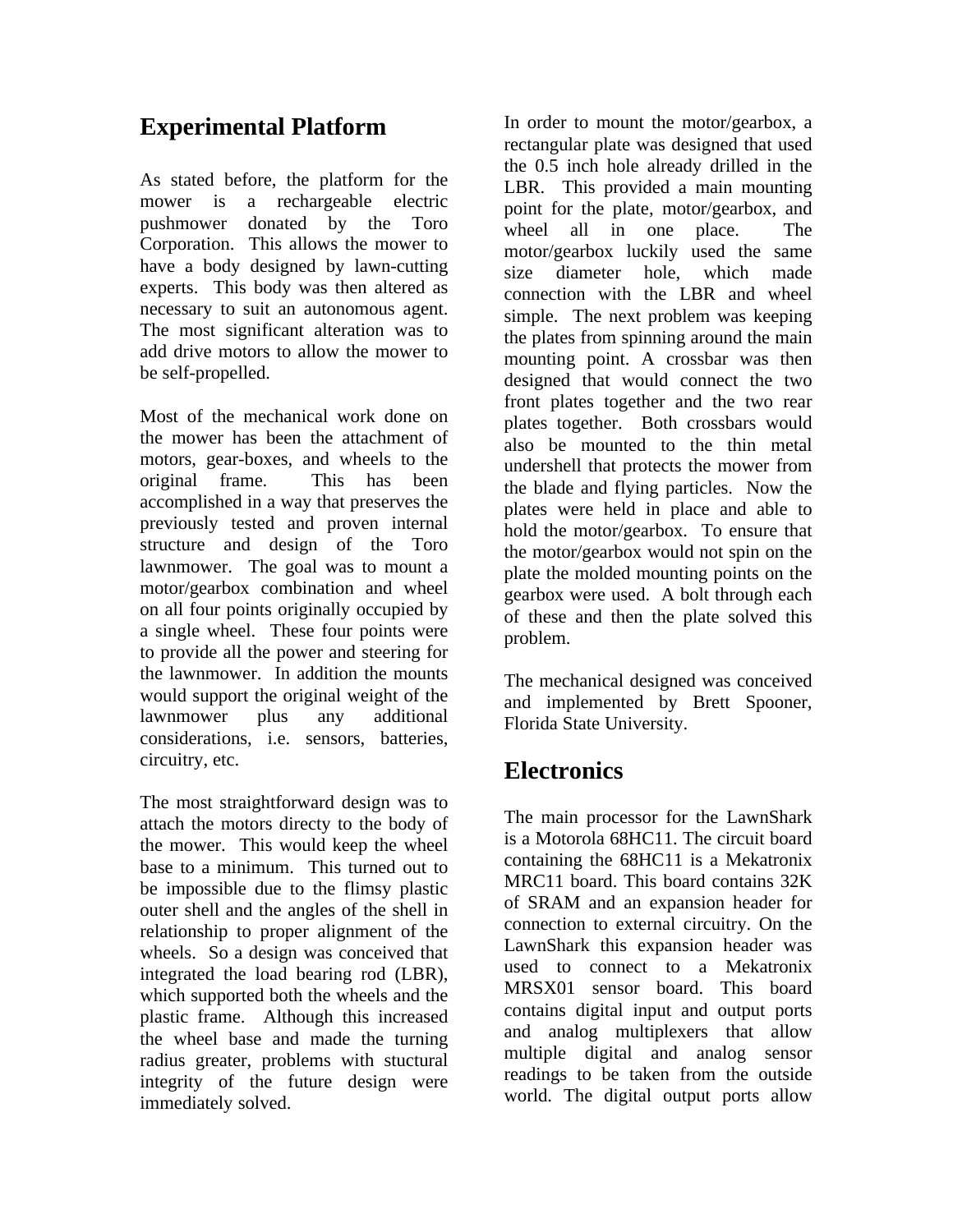external devices to be controlled, for example IR LED's for collision avoidance and H-bridge circuits to control the drive motors.

Two H-bridges and their accompanying circuitry control the four drive motors. Each side of the mower is controlled by one H-bridge. Therefore, the mower drives and turns like a tank. This has turned out to be a serious limitation in the mobility of the mower. Specifically, it has great difficulty turning. A steering system for the mower is currently being designed.

Eight of the digital outputs of the MRSX01 have in-line resistors and can be modulated at 40 kHz. These outputs are used to connect the IR LED's for the collision avoidance system.

A sonar transceiver board was also designed for the mower. This board uses a large inductor to generate the high voltages necessary for the transmitter (gives an approximate 120 V output from a 12 V input). The sonar can be used for collision avoidance as well as in part of an active beacon navigation system.

### **Sensors**

The collision avoidance system consists of four of the IR LED's paired with four 40 kHz receivers. The receivers are connected to the analog inputs of the MRSX01. The orientation of these four pairs on the front of the mower are shown in figure 2. This orientation allows the robot to have a good idea about where an obstacle is located based on which of the four detectors registers the object.

#### **Figure 2**



The LED's emit a continuous stream of 40 kHz IR light. When an obstacle is encountered, the light bounces off of this obstacle and enters the detector. By constantly monitoring the outputs of the detectors, the mower can decide which direction it is safe to move in.

This collision avoidance system was used for quick and easy testing of the circuitry and the mobility of the platform. It works very well indoors. However, outdoors the range of IR is very limited. As a result, an alternative system is needed.

The sonar transceiver is located on a panning head on the top of the mower. It will be used as the permanent collision avoidance mechanism. The principles used in this collision avoidance system are similar to the ones in the IR system.

There is one transceiver pair that is rotated on the panning head. The servo controlling the head can be moved to a known angle. At this angle, a single sonar pulse is emitted. If the receiver hears an echo back, the robot knows there is an object in the direction the transmitter is pointing.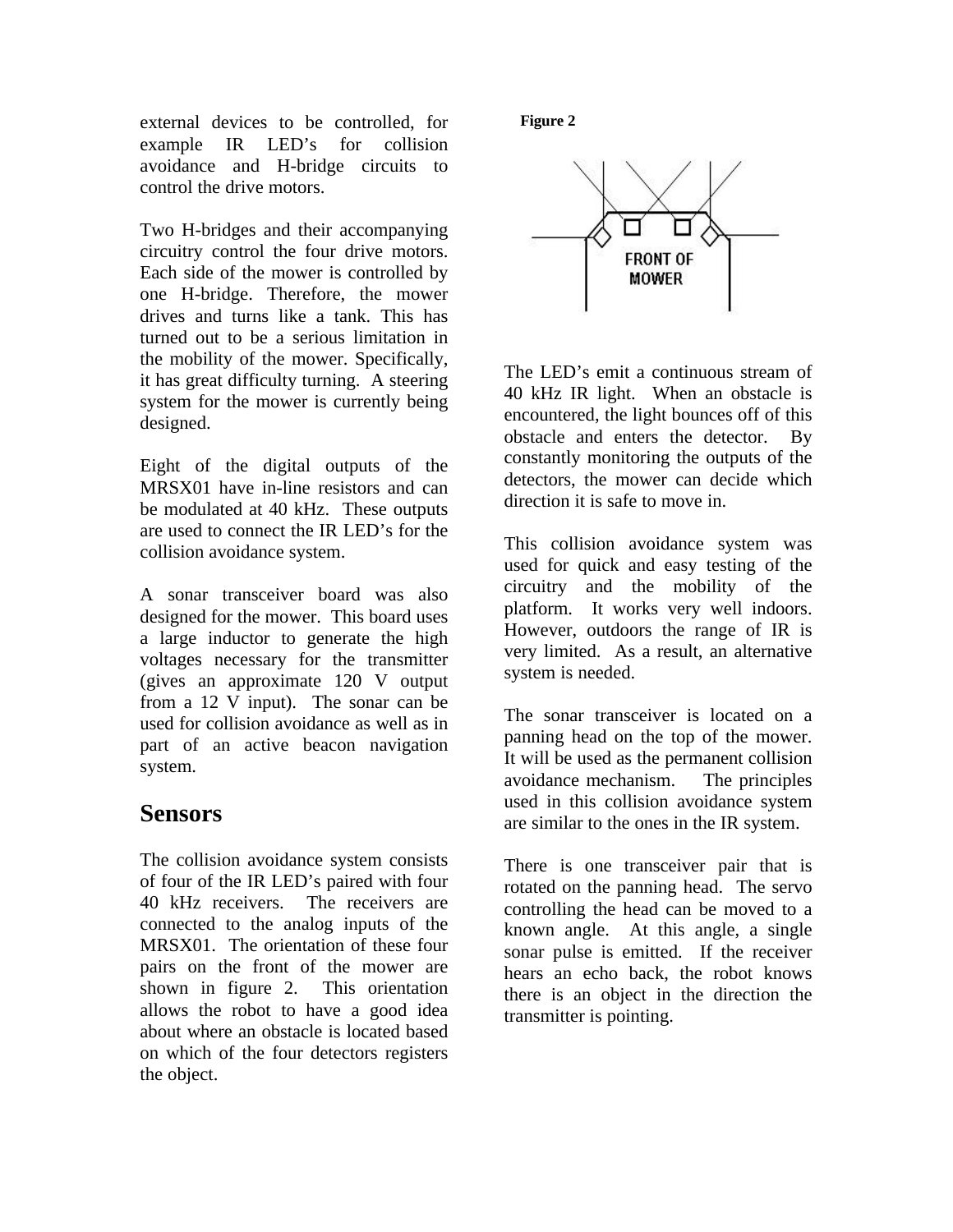# **Future Work**

The LawnShark project was started in May of 1998 and is still very much a work in progress. There are several design goals that will be implemented in the future.

The first goal is to utilize the sonar as the principle collision avoidance method. The IR sensors will remain as a backup system.

The sonar will also be used as part of a beacon navigation system. The current plan is to emit a single, brief sonar chirp when doing collision avoidance. When the sonar is being used for navigation purposes it will send and receive a bit pattern of chirps.

A network of stationary beacons can be set up in the mowing area. Each beacon will have a sonar transceiver. When the mower wants to know its position, it will stop and send out its sonar bit pattern (which all of the beacons will recognize) in a certain direction and wait for a response from a beacon. Each beacon will have a unique bit pattern that it responds with when it receives the mower's pattern. The mower will have a table of beacon coordinates and their corresponding bit patterns in memory. If the mower receives a response from a beacon, it makes note of which beacon responded, what the angle of the mower's panning sonar head was at the time, and the time it took from the time the mower transmitted to the time it received (time of flight). The mower continues to move its sonar head in increments until it gets a response from three separate beacons. Once it does, it can use trilateration to calculate its position in the *xy* plane.

Another plan is to use a more powerful processor to control the 68HC11. The current plan is to use the Motorola MC5206 ColdFire processor. Experimentation is currently being done with an evaluation board developed in the lab. Possibilities for a real-time operating system for the processor are being developed. The 5206 is a 33 MHz processor with a DRAM controller, 2 serial ports, an MBUS module for fast synchronous serial communication, and a complicated chip-select module.

A more powerful processor can be used to implement machine learning algorithms for intelligent mowing. One possibility is to have a training period of supervised mowing where a human being provides negative and positive feedback via remote control. This could allow the mower to learn to stay out of areas such as flower beds.

Another problem is with limited battery life. The mower should be able to tell when its batteries are beginning to get low. It should then make its way to a recharging station and recharge its batteries.

The final future plan deals with safety. The dangers of a fully autonomous lawnmower are obvious. So it is desirable to take every possible precaution to avoid accidental human injury. One idea is replace the metal cutting blade with a rubber blade that would only cause a person a nasty welt instead of a severed limb. Another plan is to have the mower shut itself down if it unable to determine its position. This will prevent it from wandering out of its mowing area.